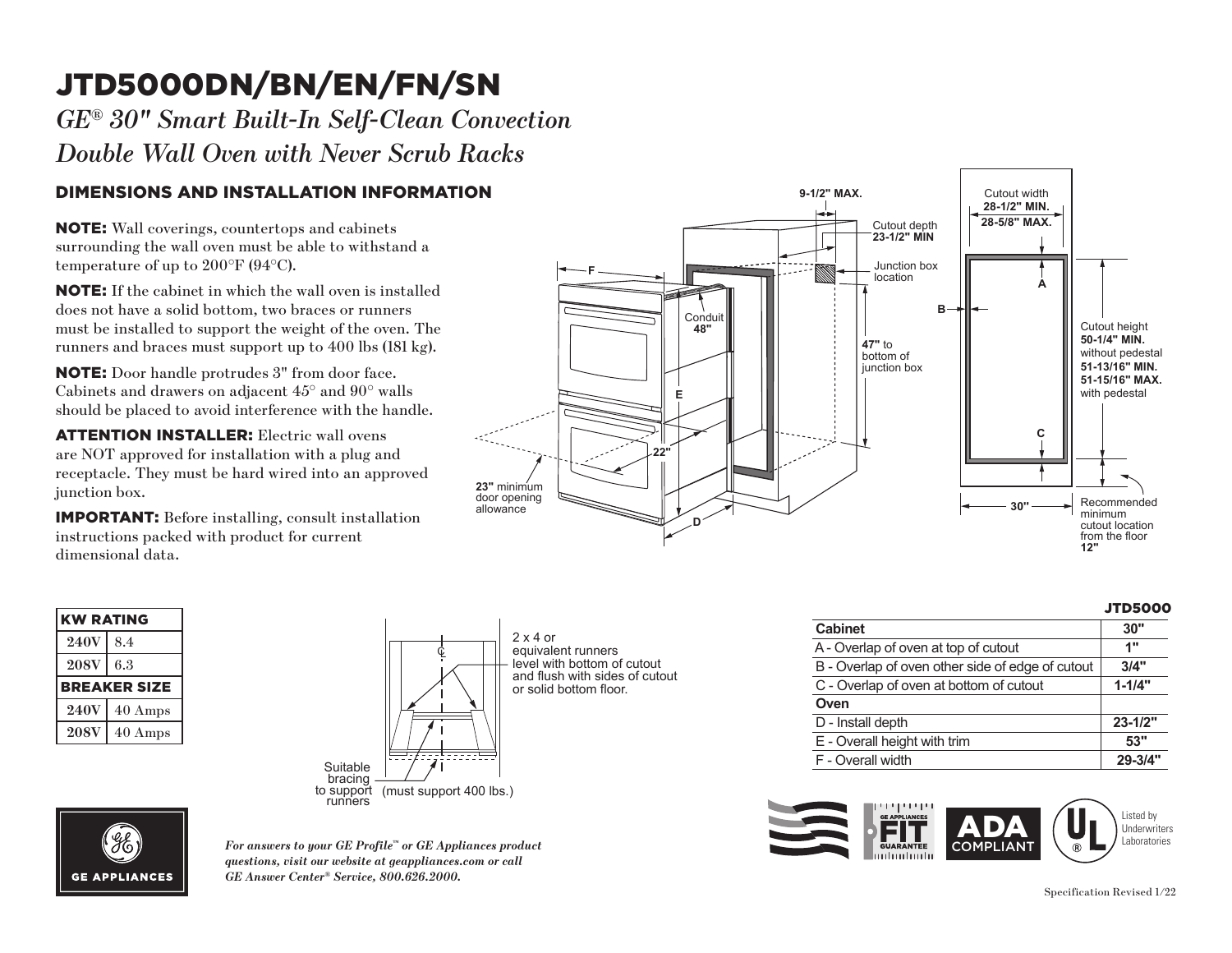## JTD5000DN/BN/EN/FN/SN

*GE ® 30" Smart Built-In Self-Clean Convection Double Wall Oven with Never Scrub Racks*

### DIMENSIONS AND INSTALLATION INFORMATION

NOTE: 30" Double electric wall ovens are approved for installation above 27" and 30" warming drawers.

**ATTENTION INSTALLER:** Electric wall ovens are NOT approved for installation with a plug and receptacle. They must be hard wired into an approved junction box.

IMPORTANT: Before installing, consult installation instructions packed with ALL products for current dimensional and combination data.

WHEN TO USE THE PEDESTAL RAILS: When replacing an older GE Appliances 30" double wall oven with a new GE Appliances model. Cutout Height = 51-13/16" to 51-15/16". This is our traditional cutout height.

#### WHEN NOT TO USE THE PEDESTAL RAILS:

When replacing a 30" double wall oven from another manufacturer (ie; Whirlpool) with a new GE Appliances model. Cutout height = 50-1/4". You will need to verify that the existing cutout matches the 50-1/4" dimension.

If the new GE Appliances 30" double wall oven is being installed into new construction (ie; not a replacement), then the recommended installation is to use the pedestal rails.